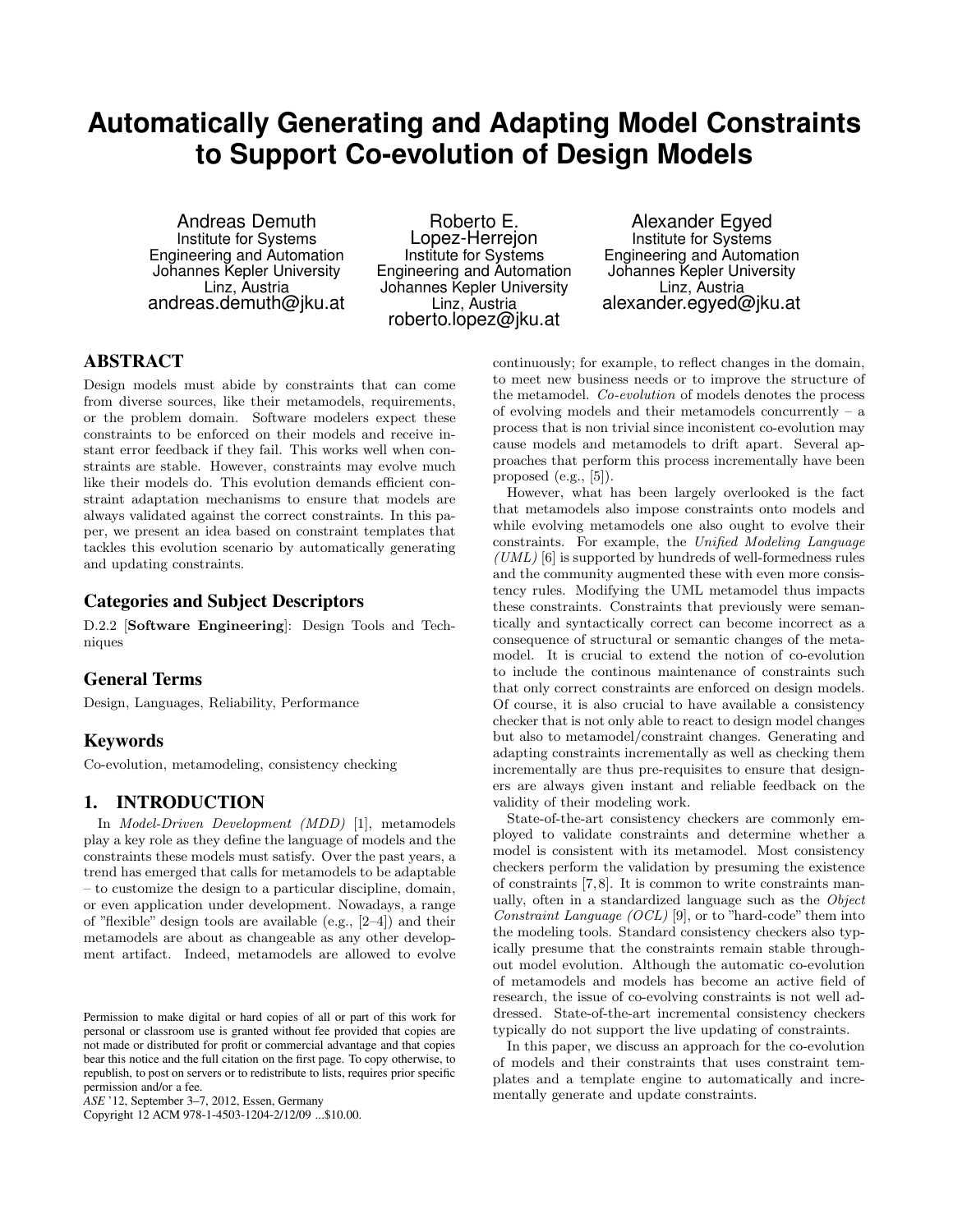

Figure 1: A metamodel for component-based systems with constraints.

In a world where little is stable, the fast and incremental co-evolution of models is becoming a fundamental best practice for software development. The main benefit of our approach in this regard is that model and metamodels can be evolved concurrently while still benefiting from fast, incremental error feedback.

## 2. EXAMPLE AND MOTIVATION

We use an excerpt of a simple metamodel, shown in Fig. 1, to illustrate our work.

The metamodel consists of two elements: Component and Communication. Every Component can include an arbitrary number of sub-components and can directly use an undefined number of other components. A Communication expresses a data exchange from a source to at most one target component. Components can have an arbitrary number of open communications (com).

For building this metamodel, we used a simple metametamodel consisting of the elements: Class, Reference, DerivedReference. References between classes are drawn as arrows with an assigned name and a defined cardinality. Multiple references can be combined to a single derived reference which we draw without cardinality values and with dashed arrows to the references from which it is composed. For example, a derived reference is used to retrieve the components that are involved in a communication (inv).

Since producing only valid models that conform to this metamodel is crucial for using the MDD approach, constraints that stem from different sources may be added.

I: Metamodel directly. First, we use intuitive constraints that check the cardinality of references. For each reference, we create a constraint (e.g.,  $R1$  or  $R2$  in Fig. 1) that ensures that every instance of the owning element is connected to the specified number of elements in a model (e.g., every instance of Communication must be connected to exactly one Component instance through a connection named source). We use the term *connected* in models to avoid ambiguity with references in the metamodel. Connections are depicted as named arrows in model diagrams. Constraints for references with unrestricted cardinalities (e.g., com) are not shown in Fig. 1 for readability reasons. Note that common modeling tools that use EMF [10] for example either do not derive such constraints or have them "hard-coded", meaning that changes cannot lead to constraint updates which counters the idea of co-evolution.



Figure 2: A model of a calculation system.

II: Metamodel semantics. Next, we create a constraint for the derived reference (e.g.,  $DR1$  in Fig. 1) to ensure that instances of the owning element are connected to all the elements that are reached through the aggregated references (e.g., for every instance of Communication, all elements that are connected to it via source and target must also be connected via inv). Note that our constraints make use of OCL collection iterations even though they are invoked on single objects. The issues arising because of the distinction between single and multi-object values in OCL have been discussed and identified in literature as a problem especially during evolution [11]. For the sake of generality, we use a consistency checker with an OCL interpreter that allows collection operations being used with single objects by performing the necessary conversions automatically.

III: Domain knowledge. While the first two kinds of constraints could be generated automatically, constraints of the third type cannot be derived from the metamodel automatically with traditional approaches. An example would be a constraint that restricts direct usage of components based on component hierachies. We omit a detailed description of such a constraint because of space restrictions.

As depicted in Fig. 2, the metamodel from Fig. 1 is used to create a small model of a calculator system. The Calculator component has two sub-components that are used directly: Memory and Numeric. The Numeric component also uses the component Memory. A Printer has three sub-components: Formatter, Queue, and Controller. It uses the Queue to store print jobs and informs the Controller, which retrieves the data from the Queue and runs the Formatter before actually printing. Finally, there is an Output component to display information to the user. The Calculator uses a Communication element called ResultComm to send its results to the Printer and the Output components.

As indicated by the encircled area in Fig. 2, the two target connections of ResultComm are causing an inconsistency because only one target is allowed according to the metamodel. Note that any consistency checking approach could detect inconsistencies in the model according to the constraints we defined above.

### 2.1 Co-Evolution Examples

Let us consider what happens when a metamodel changes. For instance, if the number of maximum targets of a Communication rises from 1 to 100 because new technologies allow multicasting of messages between components. Additionally, a new derived reference all is introduced to combine the sub and use references of a Component. These two changes are encircled with dotted lines in Fig. 3.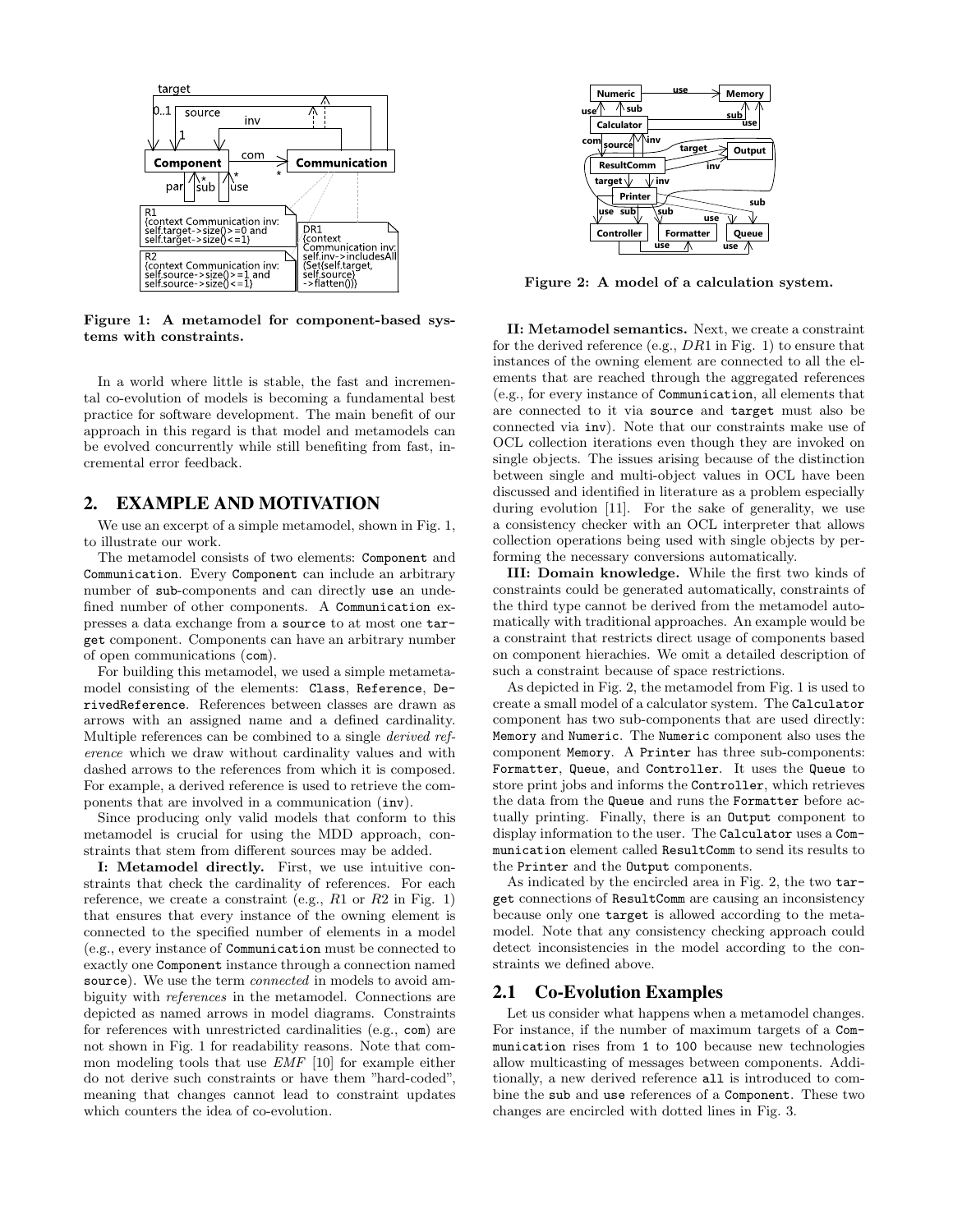

Figure 3: The evolved metamodel.

These changes have the following consequences:

- Constraint R1 becomes incorrect. The upper bound checked by the constraint, value (1), is no longer equal to the actual upper bound value of the reference (100).
- An additional constraint is now needed for the newly created derived reference all.

In the first case, R1 must be adapted by replacing the upper limit value 1 with literal 100. Without this adaptation, the corresponding constraint instance, circled in Fig. 2, would still incorrectly try to enforce an upper bound of 1. In the second case, the inconsistency that neither Calculator nor Printer have the required connection all in our model is missed. To address this problem, a constraint that checks the derived reference all needs to be added.

A common way of dealing with co-evolution is to manually re-write the constraints after performing a metamodel modification. Although this approach can work in our example because of its small size and simple constraints, manually identifying and adapting affected constraints in more complex models is both time consuming and error-prone.

# 3. CONSTRAINT TEMPLATES AND TEM-PLATE ENGINE

We propose the use of constraint templates to automate the co-evolution of models and their constraints. These templates are based on the metamodel and constraints we want to evaluate. Basically, templates contain the static aspects that constraints have in common (e.g., fragments of an OCL constraint string) and define the points of variability. As models evolve, the templates are filled with specific data – to reflect the model evolution – and instantiated to automatically generate or update the constraints.

#### 3.1 Template Definition

Templates are written manually by metamodel authors who are also in charge of maintaining and evolving metamodels. Before discussing the authoring process in detail, we discuss the structure of a template and the information it requires. The *instantiation context*  $(IC)$  defines for which elements, or combinations thereof, a template should be instantiated. The abstract constraint expression (ACE) is used to define the family of constraints generated from the template. A constraint family consists of constraints that share

some static aspects (e.g., the structure) and have some variable parts that differ for each constraint. Thus, the ACE captures the static parts of the constraint family and also identifies the locations of variability which are also defined explicitly in the variable definition (VD). The VD declares which parts of the ACE are interpreted as variables. To bind specific values to these variables, data has to be read from specific elements that are available when the template is instantiated. These elements are specified in the instantiation information (II). How the values for the variables are extracted from the elements is declared in data extraction expressions (DEE).

Let us now show how we can write a template  $T1$  for the constraint family of  $R1$  and  $R2$ . Template  $T1$ , shown in Table 1, creates a constraint every time an instance of Reference is connected to an instance of Class, for example when the reference target is added to the class Communication during the initial modeling of our sample metamodel. Therefore, we define the IC of our template to be  $\leq$ Class, Reference>. This means that we provide an instance of Class and an instance of Reference to the template in order to create a new constraint. Note that templates are reusable for other metamodels that conform to the same metametamodel. We define the ACE by using the desired expression of one sample constraint of the constraint family (e.g., an OCL statement) and replacing all concrete values that are specific for a single instance with variables. In our example, we take the constraint R1 and replace the two values 0 and 1 with MIN and MAX, the context Communication with C, and the two occurrences of target with R. The result is the abstract constraint expression as defined in Table 1 with the variable parts (VD) being  $\langle C, R, MIN, MAX \rangle$ . The instantiation information of  $T1$  is <Class c, Reference r>. The data extraction expressions can be written as  $r.\texttt{min}, r.\texttt{max},$ r.name and c.name. Note that – for convenience – we use the n-th expression in the DEEs to extract the value for the n-th variable in the VD in the paper. However, the connection between expressions in the DEE and the corresponding variables in the VD could also be defined explicitly.

#### 3.2 Template Instantiation and Change Management

For performing automatic instantiation of templates (i.e., generation of constraints) as well as automatic updates of already instantiated ones, we propose the use of a template engine. This engine observes the metamodel for changes. Such changes may be the addition or removal of metamodel elements as well as metamodel element modifications. For the addition, the engine looks for templates with an instantiation context that matches the added element. For each match, the engine instantiates the template by executing

|  |  | Table 1: Definition of template T1 |  |
|--|--|------------------------------------|--|
|--|--|------------------------------------|--|

|         | IC: <class, reference=""></class,>                  |
|---------|-----------------------------------------------------|
|         | $ACE:$ context $C$ inv:                             |
|         | self.R->size()>=MIN and                             |
|         | $self.R->size() \leq = MAX$                         |
| VD:     | $\langle C, R, MIN, MAX \rangle$                    |
| $\Pi$ : | $\langle Class c, Reference r \rangle$              |
|         | DEE: $\langle c.name, r.name, r.min, r.max \rangle$ |